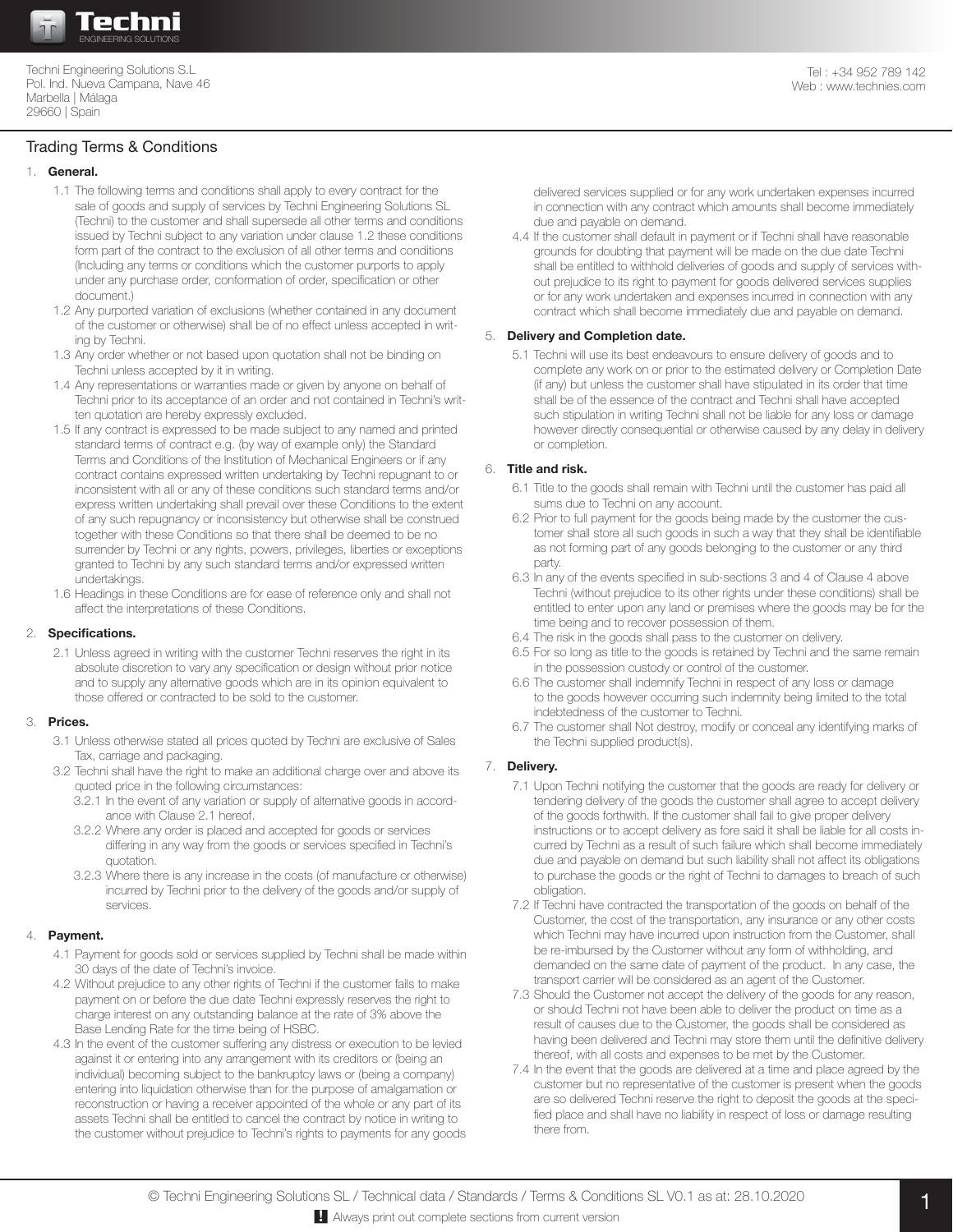## 8. **Damage to goods in Transit.**

- 8.1 Techni shall have no liability in respect of goods lost or damaged in transit unless the customer gives a written notice within 48 hours of delivery or in the case of the whole consignment failing to arrive gives notice in writing to Techni within 7 days of receipt of Techni's dispatch note or invoice.
- 8.2 Techni's liability in respect of goods lost or damaged in transit shall be limited to repairing or replacing such goods in a reasonable period of time, or by means of the issuing of a pro rata credit note in respect of the invoice issued.

## 9. **Warranties and Limitations.**

- 9.1 Techni will replace or repair without charge any goods in respect of which defects arise from faulty materials or workmanship upon notification of the same to Techni in writing within 60,000 Miles or 36 months, whichever comes first, from the date of delivery of the goods in question provided as follows:
	- (a) Such goods shall have been properly used, kept and maintained at all times and in accordance with any accompanying instructions.
	- (b) Such defects shall not have arisen as a result of any attempted repair, replacement, adjustment, modifications or alteration carried out by persons other than accredited agents of Techni.
	- (c) Such defects shall be notified to Techni in writing within 14 days of the same becoming apparent.
	- (d) The goods are properly returned to Techni carriage paid.
- 9.2 Save as provided in Sub-conditions above Techni shall have no other or further liability in respect of the goods or any defects therein and all warranties whether expressed or implied by law as to the quality fitness for any purpose correspondence to description or sample of the goods are expressly excluded except insofar as any statute or rule of law provided to the contrary.
- 9.3 Techni shall not be responsible for any injury, damage or loss caused directly or indirectly by the goods whether as a result of their manufacture, operation, use or otherwise and whether as a result of any defect therein unfitness for purpose or otherwise and the customer shall indemnify Techni from any claim arising from any such injury, damage or loss suffered by any third party.
- 9.4 Techni shall have no liability for any of the following:
	- 9.4.1 Consequential loss, damage or recovery of any kind, including the towing of any broken-down vehicle to the service point and/or travel time to the service point, and does not cover the leasing of a substitute vehicle.
	- 9.4.2 Damage caused by the Customer not following the installation instructions and start up procedure.
	- 9.4.3 The Customer having failed to ensure the maintenance regime has been adhered to, or is unable to demonstrate adherence through service records/history.
	- 9.4.4 Warranty claims for compressor mount brackets will only be considered if the compressor drive belt and idle pulleys have been maintained in accordance with the schedule below: Maximum drive belt life – 30,000 miles (50,000 km) or 12 months, or 600 system operating hours, whichever comes first. **Note** : Vehicles fitted with a manual belt tensioner must be retensioned within 5,000 miles (8,000 km) and every 10,000 miles (16,000 km), or 250 system operating hours thereafter.

Maximum idle pulley life – 30,000 miles (50,000 km) or 24 months whichever comes first.

- 9.4.5 Damage caused by poor/incorrect fitting, or removal as a result of any other work being carried out on the vehicle following the initial installation.
- 9.4.6 Where the Customer has altered or repaired the Techni Kit prior to failure, or used components not supplied by Techni, without Techni's prior knowledge.
- 9.4.7 Products for vehicle installation are designed and manufactured to operate under normal vehicle working cycles and conditions. Therefore, warranty claims will not be accepted if it is considered that the

vehicle have been operating in extreme engine cycles or conditions.

- 9.4.8 Products for vehicle installation are designed and manufactured to operate on the specific vehicle application(s) stated in the Installation Manual/Application Guide. Therefore, warranty will not be accepted if additional changes have been made to the vehicle which may be considered to adversely affect the performance of such products.
- 9.5 Compressors supplied by Techni:
	- 9.5.1 Compressors supplied by Techni with, or as part of, a Techni compressor mount kit : New installations 12 months from date of delivery. Customer must specify the Refrigerant and compressor oil type when placing the order.
	- 9.5.2 Replacement compressors. 3 months from date of delivery, provided the Customer can prove that the system had been flushed and vacuumed prior to the replacement compressor being installed.
	- 9.5.3 The warranty offered will be subject to the terms and conditions of the supplying manufacturer.
- 9.6 Techni shall have no liability for any of the following: (a) Consequential loss, damage or recovery of any kind. (b) Fair wear and tear of any part.
- 9.7 Techni will replace or repair without charge any non moving part within a compressor mount kit in respect of which defects arise from faulty materials or workmanship within the life of the vehicle.

## 10. **Intellectual Property.**

- 10.1 The customer acknowledges that any trademarks patents copyright or other intellectual property rights in the goods and in any technical documents drawings or specifications relating thereto remain the property of Techni or its suppliers as the case may be.
- 10.2 The customer shall not copy or permit any other person to copy any goods or any drawings specifications technical data and any other document information or material of any kind relating thereto.
- 10.3 The customer further agrees that it shall not deface or remove from any goods any notice proprietary legends labels or trade marks whether belonging to Techni or to any third party.
- 10.4 The customer shall indemnify Techni to the full extent of any costs disbursements and damages payable by Techni in the event if any claim made against Techni due to any injury, damage or loss suffered by any third party as a result of noncompliance by the customer with sub-conditions 2 and 3 above.
- 10.5 Techni gives no warranty that goods supplied to the customer do not infringe any trademarks, patents, copyright or other intellectual property right belonging to any third party.

# 11. Confidentiality.

11.1 The customer agrees that it will treat any technical documents drawings or specifications and any other information relating to the goods supplied to it by Techni as confidential and will not without the prior written consent of Techni disclose the same to any person other than such of its employees as shall require to use the same and shall be bound by obligations of secrecy in respect thereof.

#### 12. **Sub-Contracting.**

12.1 Techni shall have the right to sub-contract all or any part of its obligations hereunder.

#### 13. **Customers own designs or instructions.**

13.1 If Techni shall manufacture or supply any goods in accordance with any designs or instructions furnished or given by the customer, the customer shall identify Techni to the full extent of any costs, disbursements and damages payable by Techni in the event of any claim made against it due to any injury damage or loss suffered by any third party as a result of any such designs or instructions infringing any copyright, trade mark, patent or other intellectual property right belonging to such third party shall first have given the customer three months notice in writing of its intentions.